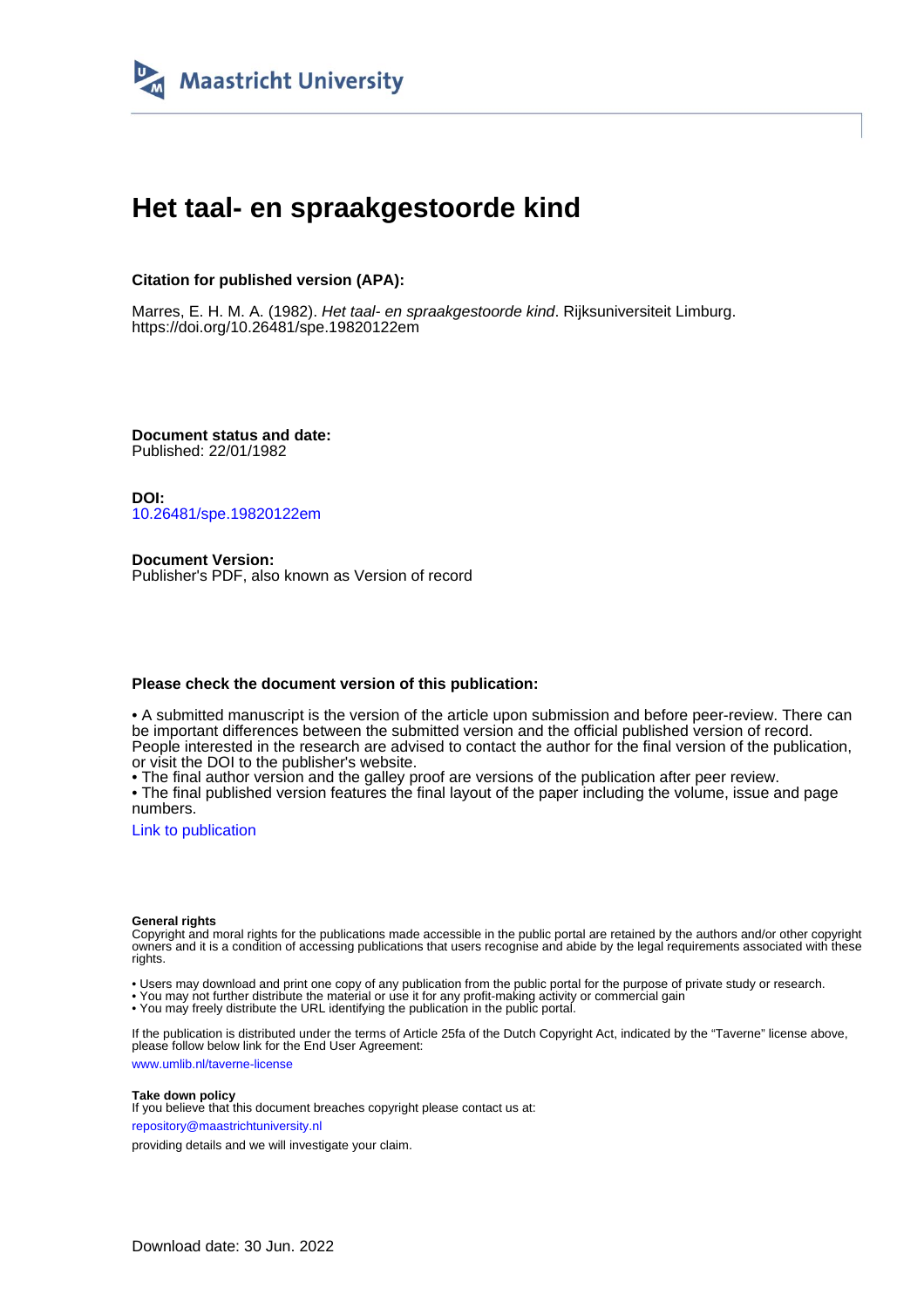## Het taal- en spraakgestoorde kind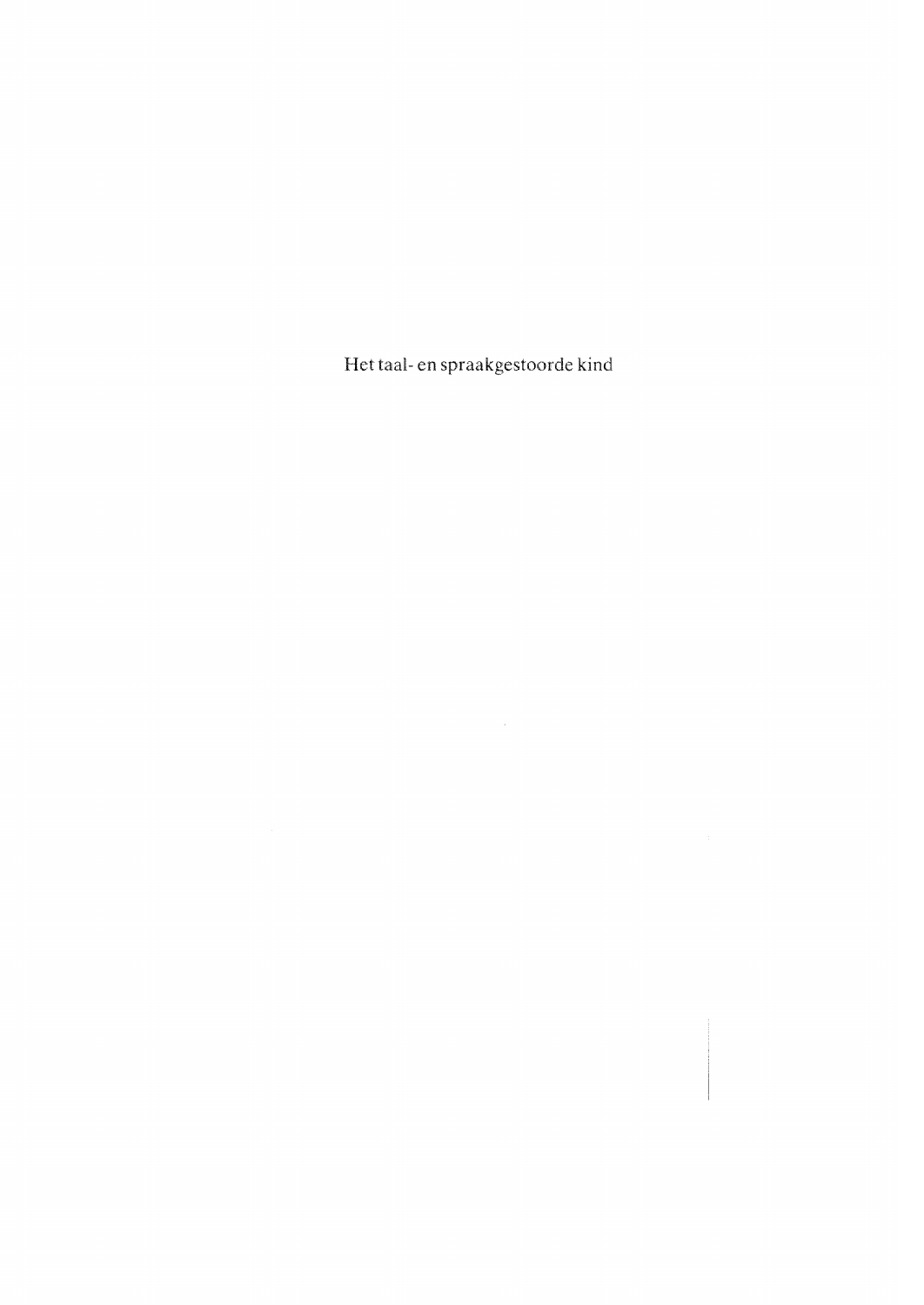$\mathcal{L}(\mathcal{L})$  and  $\mathcal{L}(\mathcal{L})$  .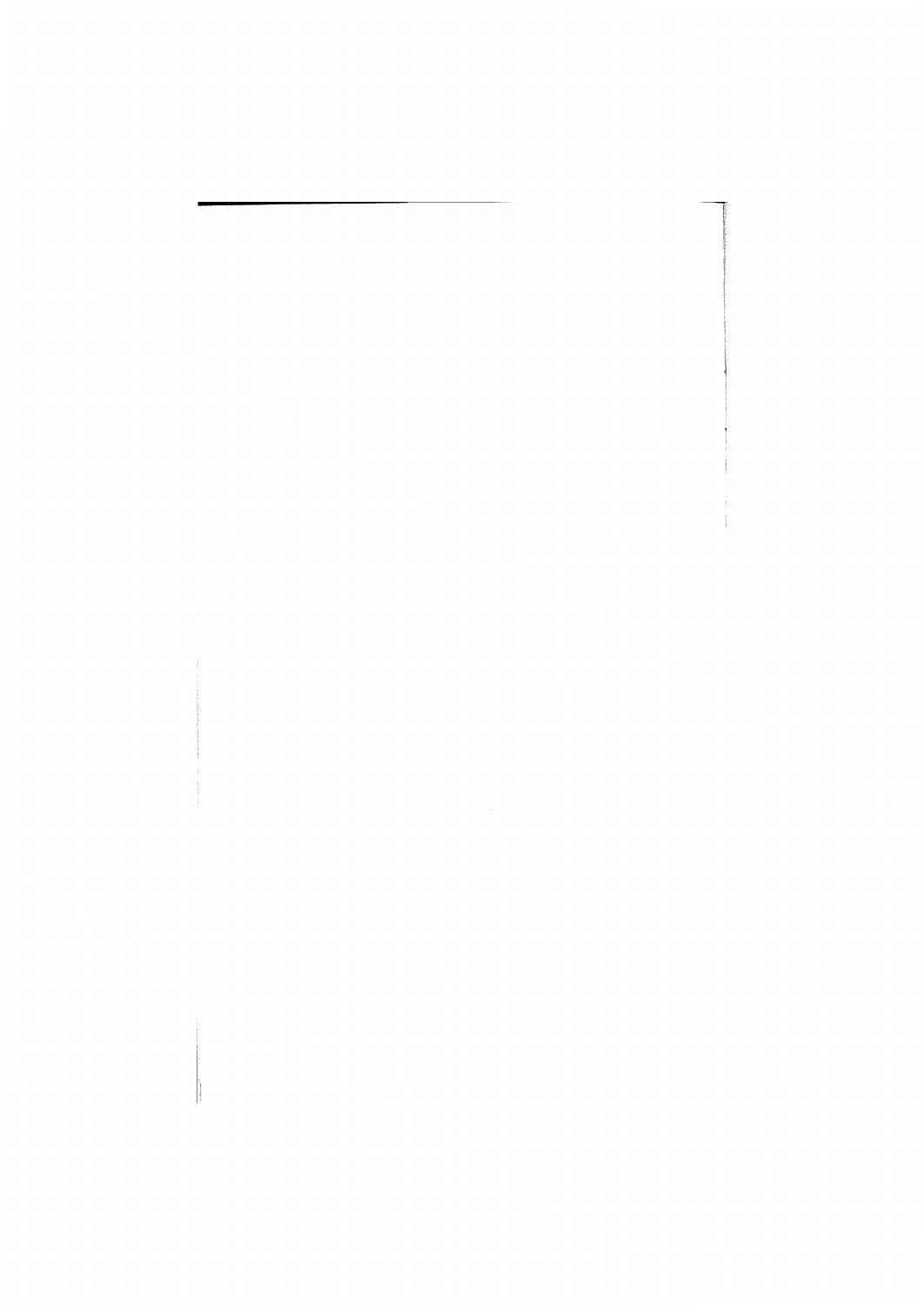## Het taal- en spraakgestoorde kind

#### **REDE**

uitgesproken bij de aanvaarding van het ambt van Hoogleraar in de Keel-Neus-Oorheelkunde aan de Rijksuniversiteit "Limburg" te Maastricht op vrijdag 22 januari 1982 door Dr E H.M.A. Marrres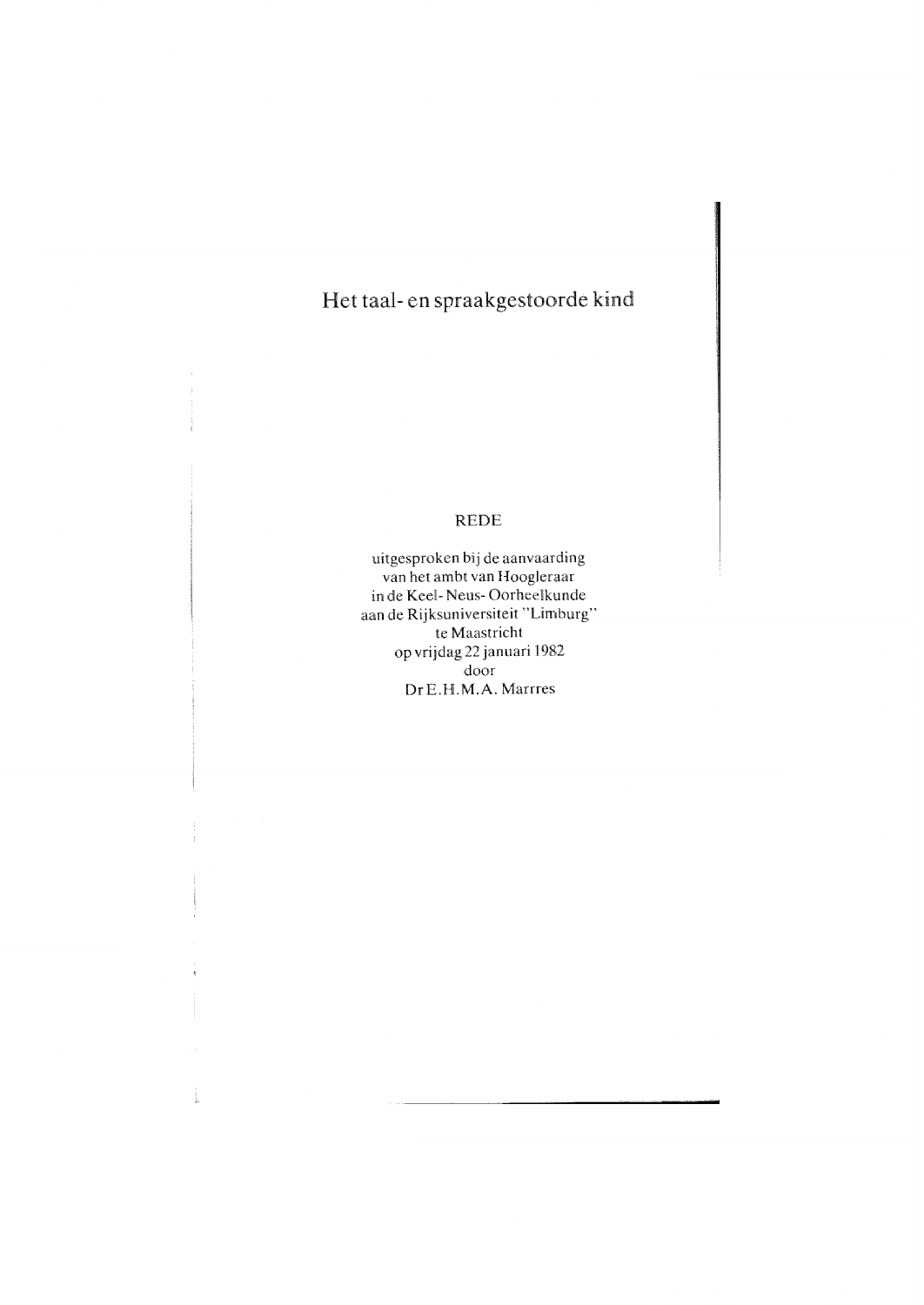Gedrukt bij Schrijen-Lippertz BV, Voerendaal.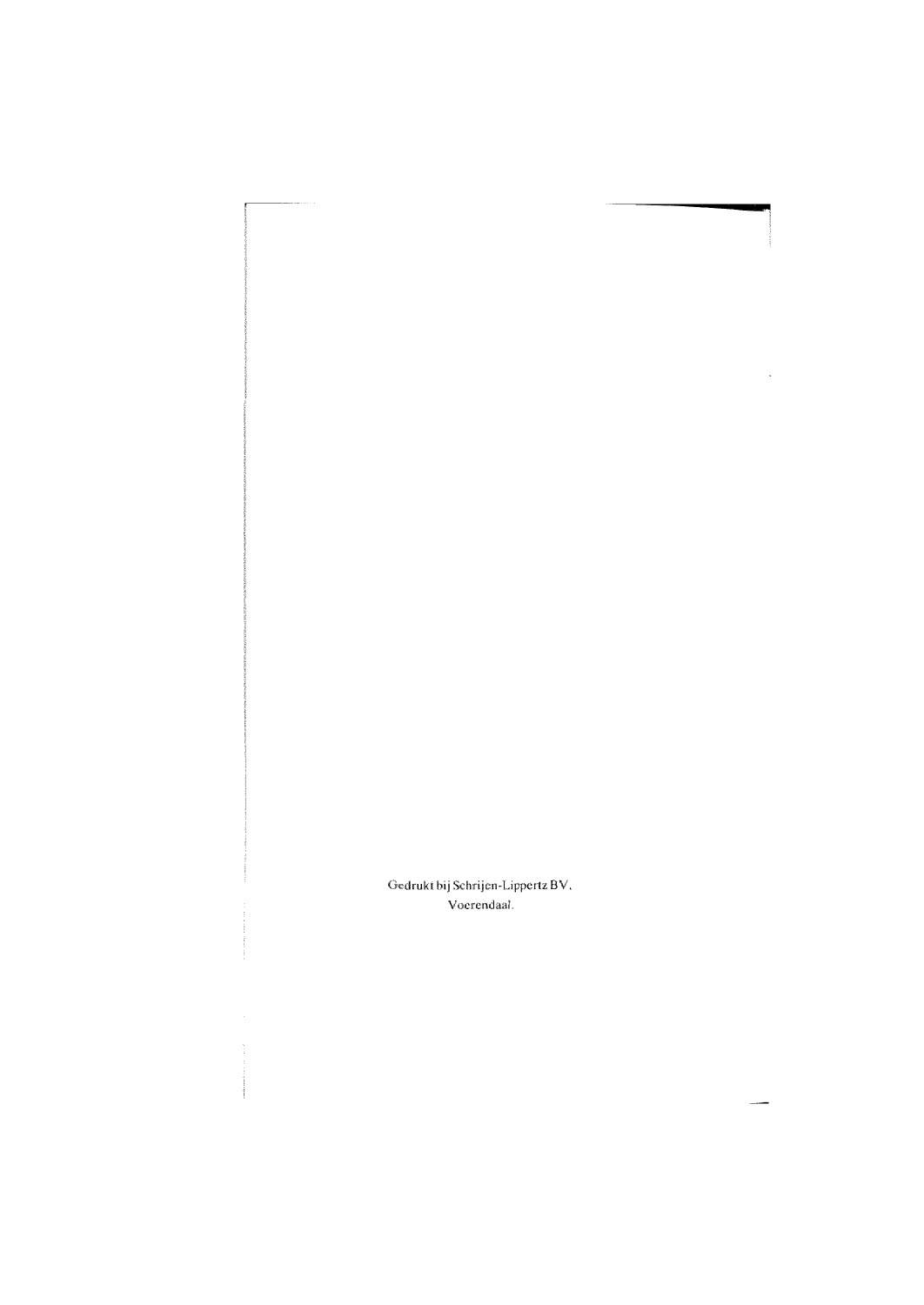Dames en Heren Leden van het Universiteitsbestuur. Dames en Heren Leden van de Universiteitsraad. Dames en Heren Hoogleraren, Docenten en Leden van de Wetenschappelijke Staf, Dames en Heren Studenten en voorts Gij allen, die door Uw aanwezigheid blijkt geeft van Uw belangstelling,

Zeer gewaardeerde toehoorders,

Steeds vaker komt het voor, dat ouders samen met hun kind het spreekuur van de keel- neusen oorarts bezoeken, omdat hun kind een stoornis vertoont in het spreken. Deze stoornis kan zich manifesteren doordat hun kind op een onjuiste wijze de woorden, die hij zegt, uitspreekt doch ook bestaat de mogelijkheid, dat hun kind onvoldoende of zelfs helemaal niet in staat is met de omgeving verbaal te communiceren.

In het eerste geval hebben wij waarschijnlijk te maken met een kind, dat een voldoende kennis van de taal bezit doch een gestoorde uitspraak heeft en in het tweede geval is er waarschijnlijk sprake, dat wij een kind ontmoet hebben, dat een stoornis heeft in de taalverwerving. Uit het gesprek met de ouders blijkt al heel spoedig, dat zij zeer bezorgd zijn over de problematiek, die zij bij hun kind hebben aangetroffen.

Dit is mijns inziens terecht, omdat immers de taal en de spraak van bijzonder groot belang zijn voor de onderlinge relatie tussen de mensen. Het is het belangrijkste middel om met elkaar in contact te komen en met elkaar om te gaan. Daarnaast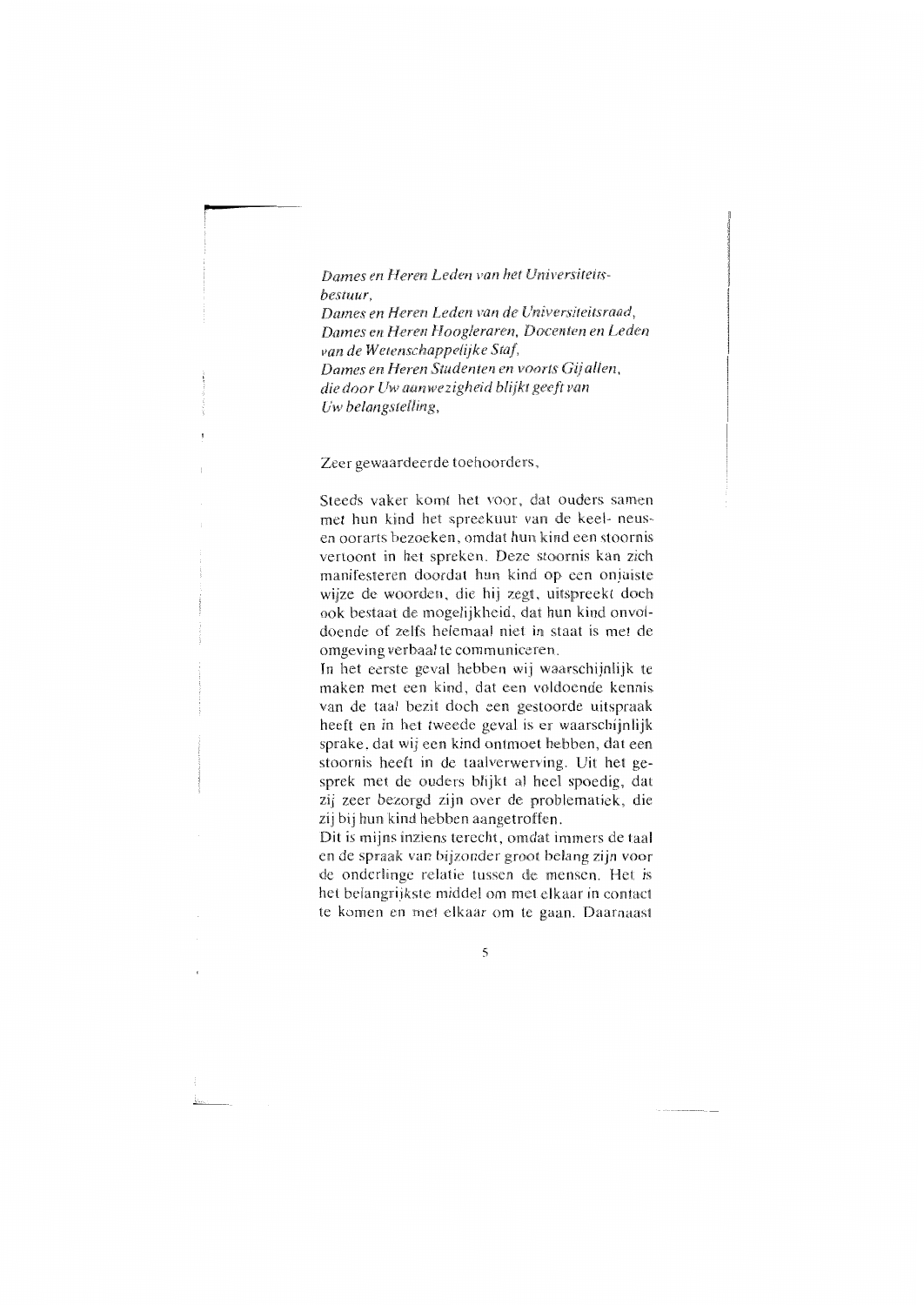is het bezit van taal van grote importantie voor de ontwikkeling van het denken. Wij denken met behulp van de taal en de kennis hiervan is eveneens een belangrijk hulpmiddel bij het overbrengen van onze gevoelens en gedachten.

De sociale contacten zijn hiervan afhankelijk en zo ook de opvoeding van onze kinderen en de overdracht van onze kennis

Taal- en spraakgestoorde kinderen dienen daarom vroeg opgespoord en behandeld te worden.

Binnen de taal kunnen wij vier regelsystemen onderscheiden en deze regels zijn op alle spreektalen van toepassing. Deze zijn de volgende:

### 1. De Fonologie

Deze geeft het systeem van klanken aan, welke in een bepaalde taal voorkomen. Iedere taal heeft dienaangaande zijn eigen kenmerken. In de nederlandse taal komen bijvoorbeeld geen klanken voor, die men uitspreekt met de tong tussen de tanden, doch dit is in de engelse taal wel het geval. Ik denk daarbij aan de klank "th".

## 2. De Semantiek

Deze houdt zich bezig met de betekenis van de woorden en de gebruikte woordenschat van de diverse talen en dialecten.

#### 3. De Syntaxis

Onder de syntaxis verstaat men de woordvolgorde en zinsconstructie, die bij de talen van toepassing zijn.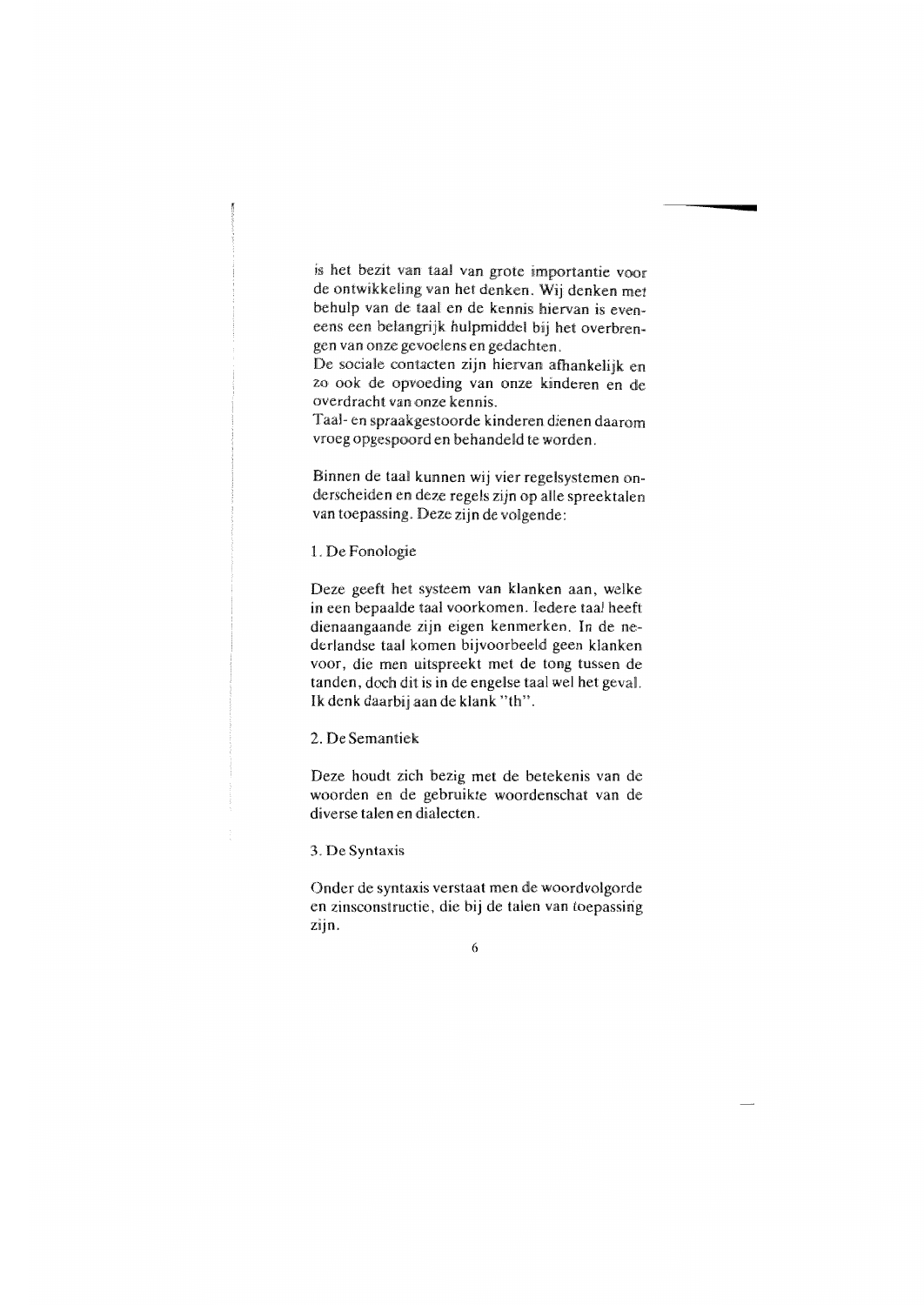De leer van de zinsbouw van de taal wordt hiermee bedoeld.

## 4. De Morfologie

Onder de morfologie van de taal wordt de vorm van de woorden bedoeld, die in een bepaalde context worden gebruikt, zoals de meervoudsvorming, verbuigingen en vervoegingen.

Ieder sprekend individu dient zich tijdens het spreken van een bepaalde taal of dialect aan deze regels te houden.

Hoe verloopt nu de normale taal- en spraakontwikkeling bij het kind? De verwerving ervan dient plaats te vinden tussen de nul en vijf jaar en deze ontwikkeling is gebaseerd op het principe, dat bij het mondelinge taalgebruik het spreken, de zogenaamde expressie, in balans dient te zijn met het taalverstaan of begrijpen, hetgeen de receptie van de taal wordt genoemd. Het verstaan en begrijpen van de taal enerzijds en het spreken ervan anderzijds dienen zich volgens de genoemde taalregels harmonieus te ontwikkelen, indien men mondeling met elkaar op een goede wijze wil communiceren.

Bij de normale taalverwerving tussen de nul en vijf jaar kan men in grote lijnen drie belangrijke perioden onderscheiden.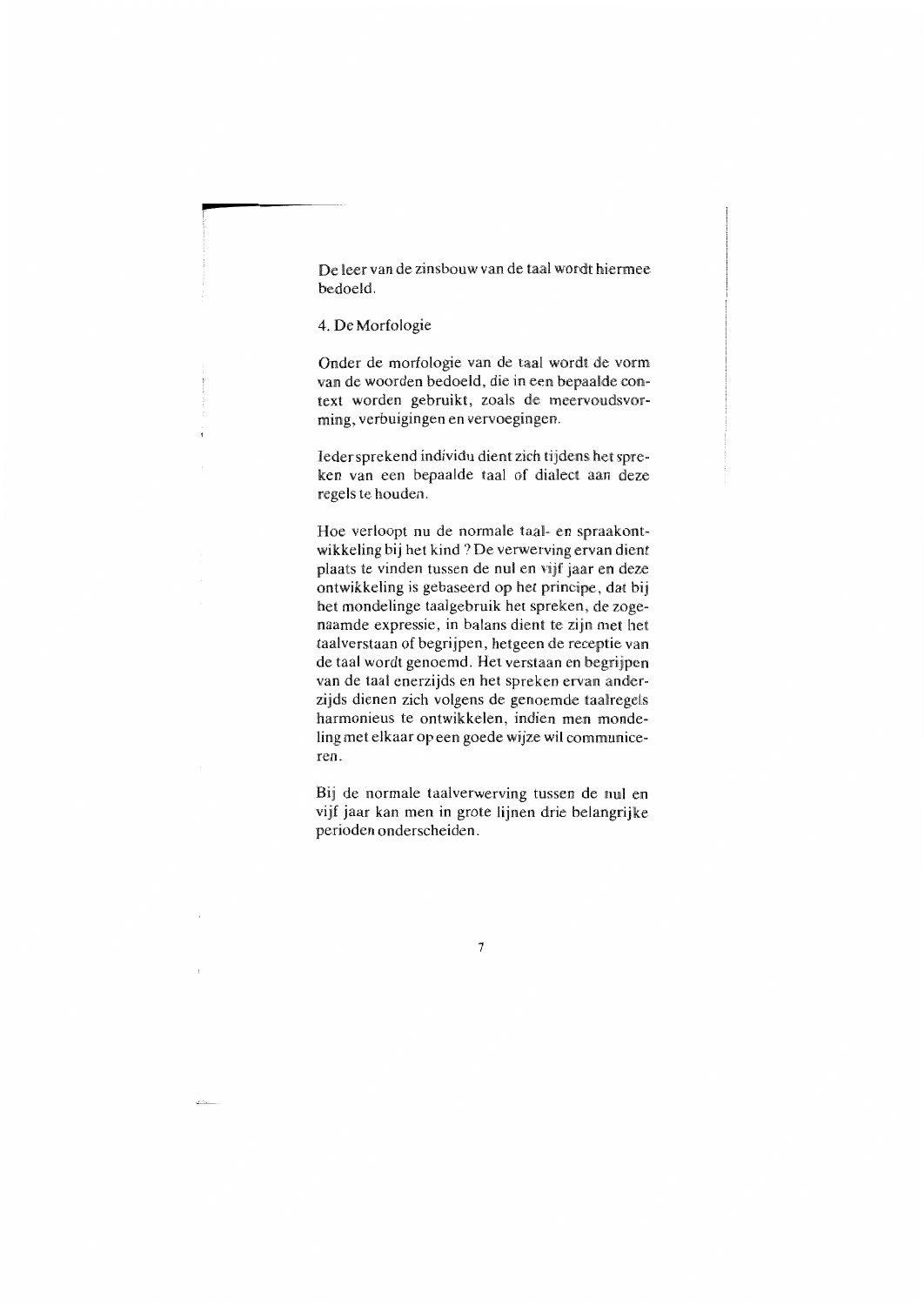#### 1. De prelinguale periode (0-1 jaar)

Deze periode ligt tussen de leeftijd van nul en één jaar. Na de geboorte maakt het kind huilend zijn eerste geluid. Bij een goedhorend kind zal na de geboorte al snel het luisteren naar auditieve stimuli tot ontwikkeling komen. Het kind leert. dat deze stimuli kunnen variëren in toonhoogte. in intensiteit en tijdsduur. Ook het richting horen komt tot ontwikkeling en zo ook leren wij verschillende geluiden van elkaar onderscheiden. Het leren luisteren van het kind kan vanzelfsprekend gestimuleerd worden door veel tegen de kinderen te praten, geluidjes te maken etc. Dit stimuleren van het leren luisteren door het kind is van belang bij de taalverwerving. Er ontstaat op deze wijze een interactie tussen het kind en zijn omgeving. Het kind begint als het ware een cognitieve structuur op te bouwen en selectief te reageren op bepaalde stimuli vanuit zijn omgeving. Op ongeveer zes weken na de geboorte begint het kind klinkerachtige geluiden te produceren vooral ontlokt door sociale stimuli. Wij noemen dit het vocaliseren van het kind. De variatie in de geproduceerde geluiden van het kind wordt steeds groter, omdat het kind steeds meer de lippen en de tong gaat gebruiken en wij komen in de brabbelfase. In deze zogenaamde brabbelperiode, welke ongeveer vier maanden na de geboorte begint en ongeveer duurt tot het eerste levensjaar, gaat de imitatie steeds meer een belangrijke rol spelen, omdat het brabbelen zich steeds meer ontwikkelt in de richting van de moedertaal. Wij komen nu in de tweede periode van de taalverwerving: de vroeglinguale periode.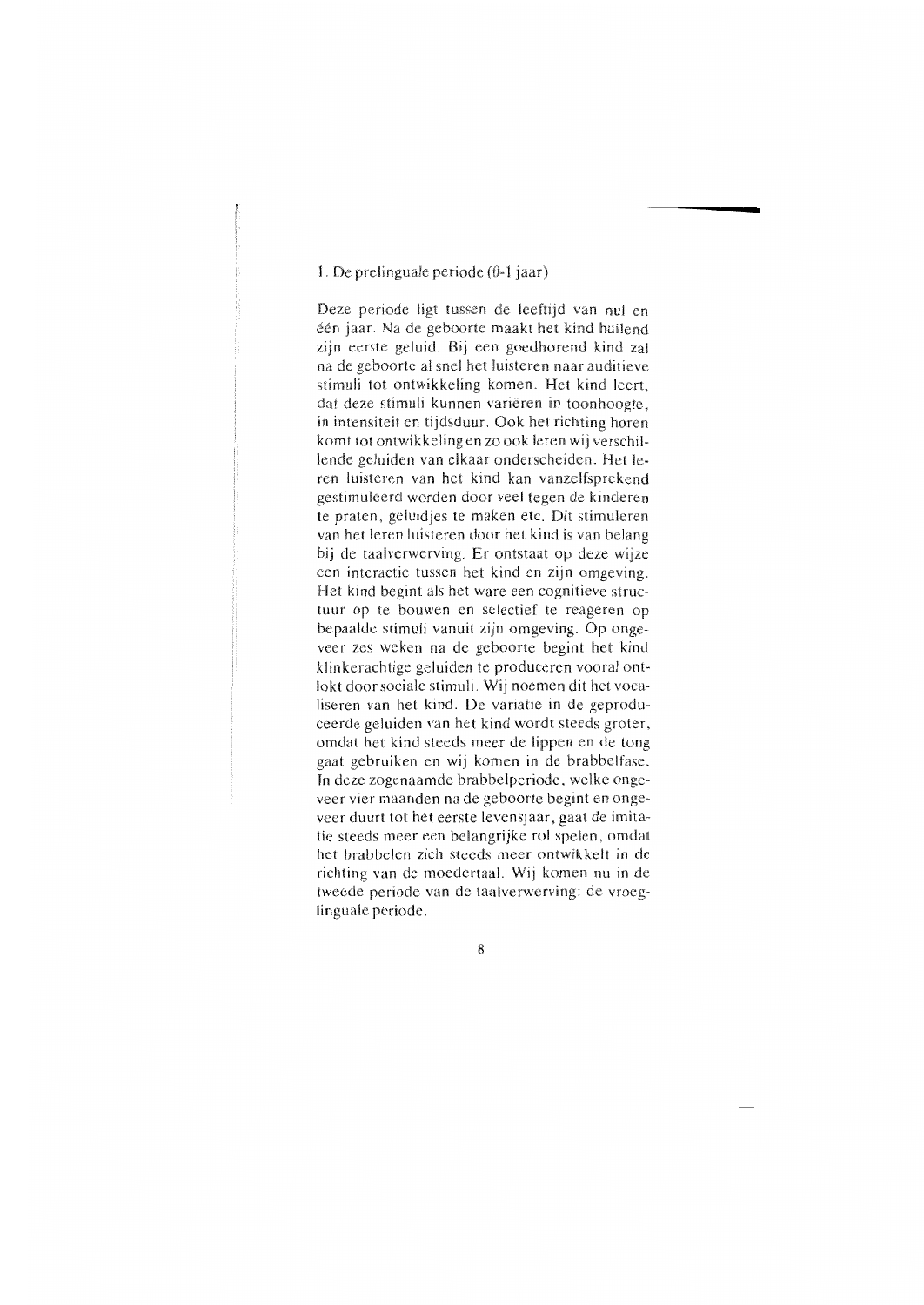2. De vroeglinguale periode (1-3 jaar)

Deze periode ligt tussen de leeftijd van één en drie jaar.

Op deze leeftijd zijn de kinderen in staat klanken en klankpatronen van elkaar te onderscheiden. Zij gaan beseffen, dat bij bepaalde dingen bepaalde woorden horen en zij beginnen zich uit te drukken met éénwoordzinnen.

Fen woordenschat wordt opgebouwd en op de leeftijd van drie jaar spreekt het kind in drie- of meerwoord zinnen, indien er een normale ontwikkeling van de taal en de spraak plaatsvindt.

3. De differentiatie fase (3-5 jaar)

Deze periode duurt vanaf het derde tot het vijfde levensjaar. In deze periode worden de taal en de spraak van het kind verder uitgebouwd en ver-

fiind, zodat er bij het kind betreffende deze ontwikkeling een differentiatie optreedt in de richting van de fonologie en semantiek en tenslotte ook tussen het vijfde en zevende levensjaar een differentiatie in de syntaxis en morfologie van de taal, zich manifesterend in de spraak, welke het kind produceert. Het spreken wordt voor het kind steeds meer het effectiefste communicatiemiddel tussen hem zelf en de personen in zijn omgeving en deze gaan van hun kant steeds meer eisen stellen aan de spreekvaardigheid van het kind.

De voor U geschetste taalverwerving en taalvaardigheid bij het kind kan alleen dan harmonisch verlopen, indien aan de volgende voorwaarden wordt voldaan.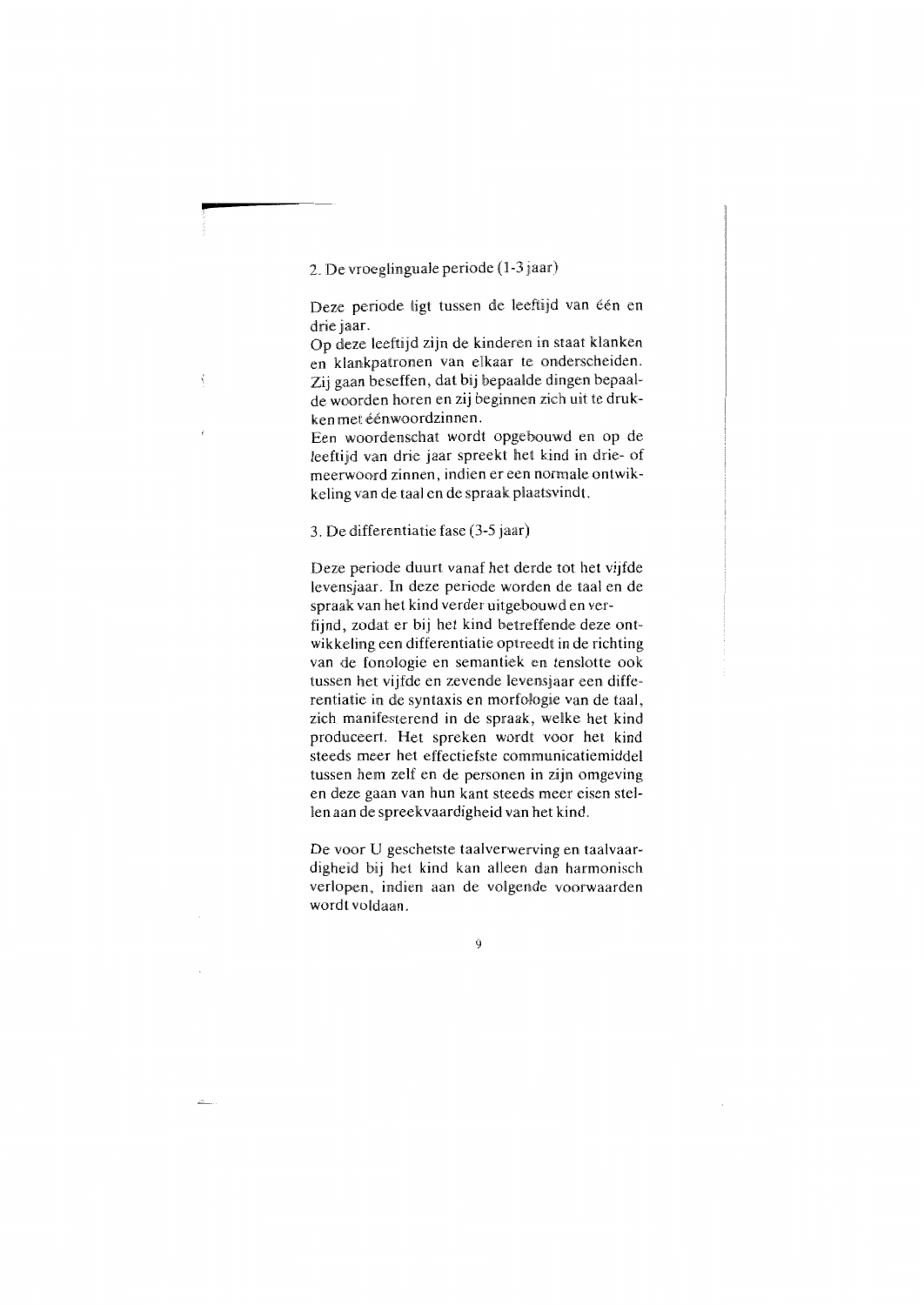Het kind moet een goed functionerend gehoor en een goede auditieve discriminatie hebben. Daarnaast dient het kind in het bezit te zijn van goed functionerende spreekorganen en een normaal functionerend zenuwstelsel. Ook de intellectuele capaciteiten van het kind moeten in voldoende mate aanwezig zijn. De mogelijkheid om te kunnen en te willen spreken dient bij het kind aanwezig te zijn, hetgeen ook wel de sociale vaardigheid van het kind genoemd wordt. Daarnaast is een normale emotionele ontwikkeling van het kind voor de taalverwerving en taalvaardigheid van belang. Ook het taalaanbod vanuit het milieu is voor deze ontwikkeling van grote betekenis.

Is de taalontwikkeling en taalvaardigheid van een kind gestoord, dan wordt dit door de ouders maar ook door het kind zelf steeds pijnlijker ervaren. Beiden worden onzeker. Het kind merkt, dat het dienaangaande niet aan de verwachtingen van de personen uit zijn omgeving voldoet en andersom is dit eveneens het geval.

Men dient zich daarbij te realiseren, dat de taalontwikkeling van het kind geen een op zich zelfstaand verschijnsel is, maar dat deze ontwikkeling ook samenhangt met de andere ontwikkelings-

aspecten van het kind, zoals de verstandelijke ontwikkeling, de sociaal-emotionele ontwikkeling en de sensomotorische ontwikkeling van het kind. Een taalontwikkelingsstoornis zal dus de andere ontwikkelingsaspecten zeker nadelig beinvloeden. Zo ook kan men een taalontwikkelingsstoornis beschouwen als een niet specifieke stoornis, maar als een uiting van een stoornis in het totale ontwikkelingsproces van het kind.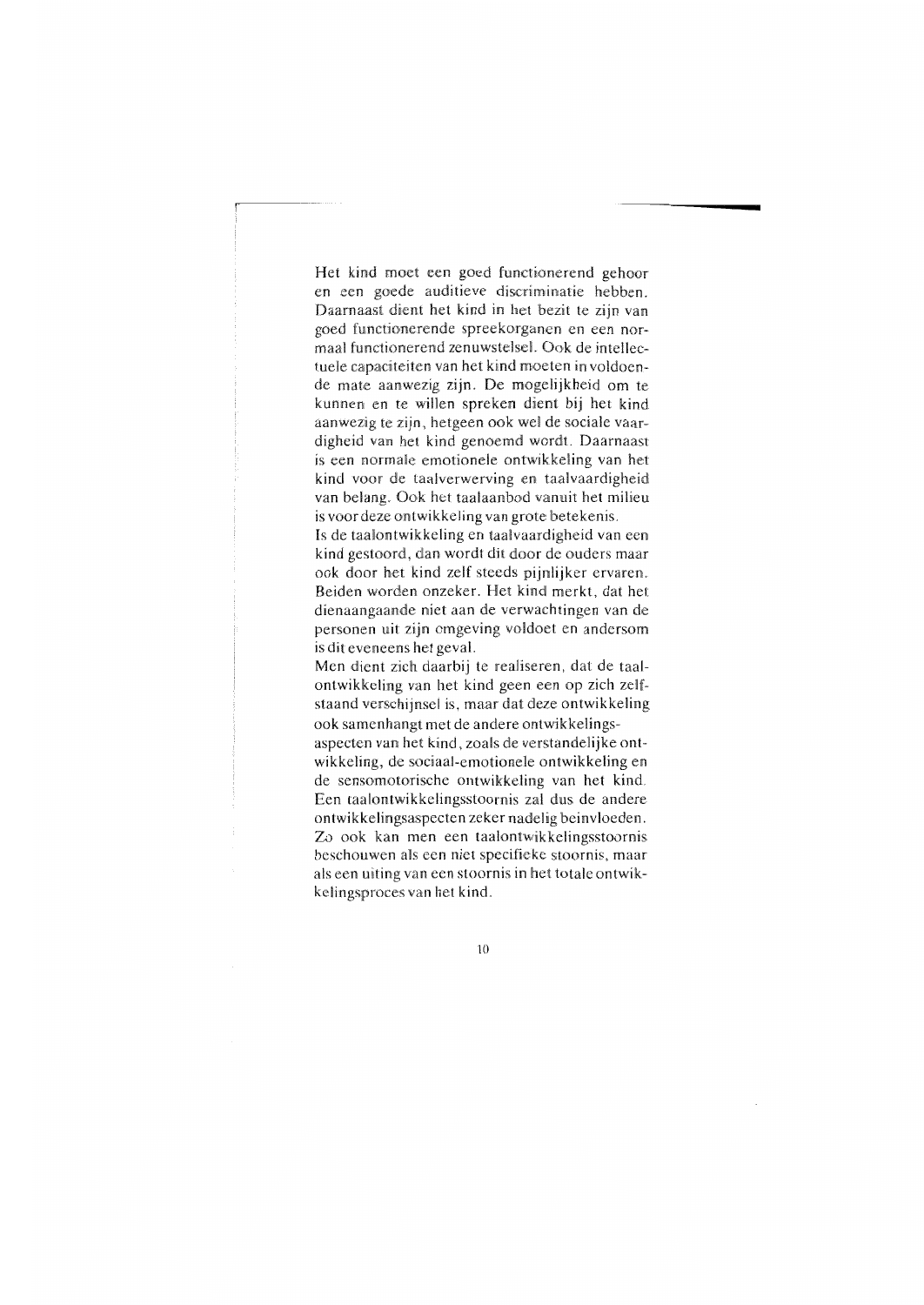Wanneer nu dient een onderzoek van een spraakgestoord kind plaats te vinden:

- 1. Wanneer een kind van twee jaar nog niets zegt.
- 2. Wanneer een kind van drie jaar nog geen woordcombinaties maakt.
- 3. Wanneer een kind van vier jaar nog onverstaanbaar is voor een vreemde.

Na het afnemen van de anamnese, waarbij uitvoerig ingegaan moet worden op de formulering van het probleem, op de algemene en specifieke ontwikkelingsgegevens t.a.v. de taalontwikkeling en de interactie tussen kind en ouders, dient nagegaan te worden, hoe de verbale en niet verbale vaardigheden van het kind zijn.

Bij het onderzoek naar de niet verbale vaardigheden van het kind moeten het gehoor, de auditieve discriminatie, het visueel gericht zijn en de mentale capaciteiten van het kind worden onderzocht. Daarnaast dient een algemeen medisch onderzoek plaats te vinden, waarbij vooral gelet moet worden op de senso-motoriek en de functie van de spraakorganen. Vervolgens moeten de emotionele en sociale gedragingen van het kind worden geobserveerd vooral in relatie met de ouders van het kind. Betreffende het onderzoek naar de verbale vaar-

digheden is het van belang te weten of het kind veel gebrabbeld heeft en wanneer en zo ook wanneer en welke woordies en zinnen het kind heeft uitgesproken. Daarnaast moet door middel van testen worden uitgezocht, hoe het woordbegrip en woordgebruik van het kind zijn en of het kind begrip heeft van de vormveranderingen, die in de taal voorkomen. Tijdens deze testen moet men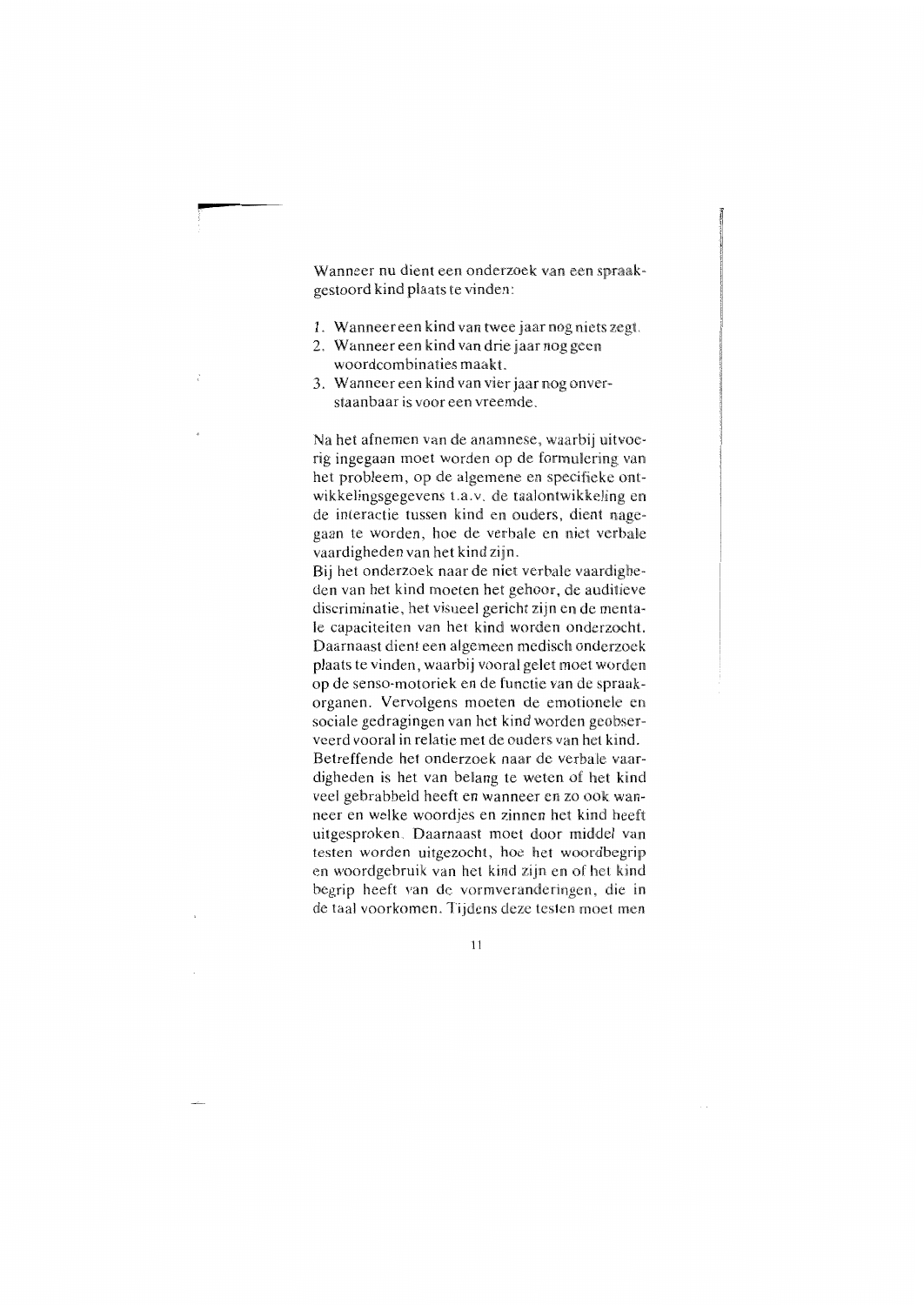eveneens letten op de auditieve en visuele aandacht van het kind en op het feit, hoe het kind reageert, wat het kind begrijpt en wat niet. Uit dit zeer tijdrovende onderzoek hoopt men de verhouding te leren kennen van de verbale en niet verbale ontwikkeling van het kind, althans het streven is hierop gericht.

Immers. zoals reeds gezegd, dient er t.a.v. de taalontwikkeling een evenwicht te bestaan tussen het taalverstaan, de receptie, en de spraakvaardigheid, de expressie. Wanneer de verbale en niet verbale ontwikkeling van het kind niet in harmonie met elkaar tot ontplooiing komen, ontstaat er een stoornis in de taal- en spraakontwikkeling.

Welke stoornissen kunnen wij zoal in het taalfunctioneren vinden?

Men moet een onderscheid maken tussen een vertraagde taalontwikkeling en een stoornis in de taalontwikkeling. Laat ik enkele voorbeelden noemen om dit te verduidelijken. Bij een kind kan de taalontwikkeling vertraagd verlopen, omdat de verstandelijke mogelijkheden van het kind beperkt zijn. De taalontwikkeling bij dit type kind kan zich normaal ontwikkelen alleen verloopt deze trager, zodat er ten aanzien van de leeftijd van het kind een taal- en spraakontwikkelingsachterstand ontstaan. Deze vertraging kan ook ontstaan, indien de neuromotorische ontwikkeling van het kind niet normaal is. Doch ook andere stoornissen in de ontwikkeling van het kind kunnen een vertragende invloed hebben op de taalen spraakontwikkeling van het kind. Het zou te ver voeren hiervan een opsomming te geven. Wij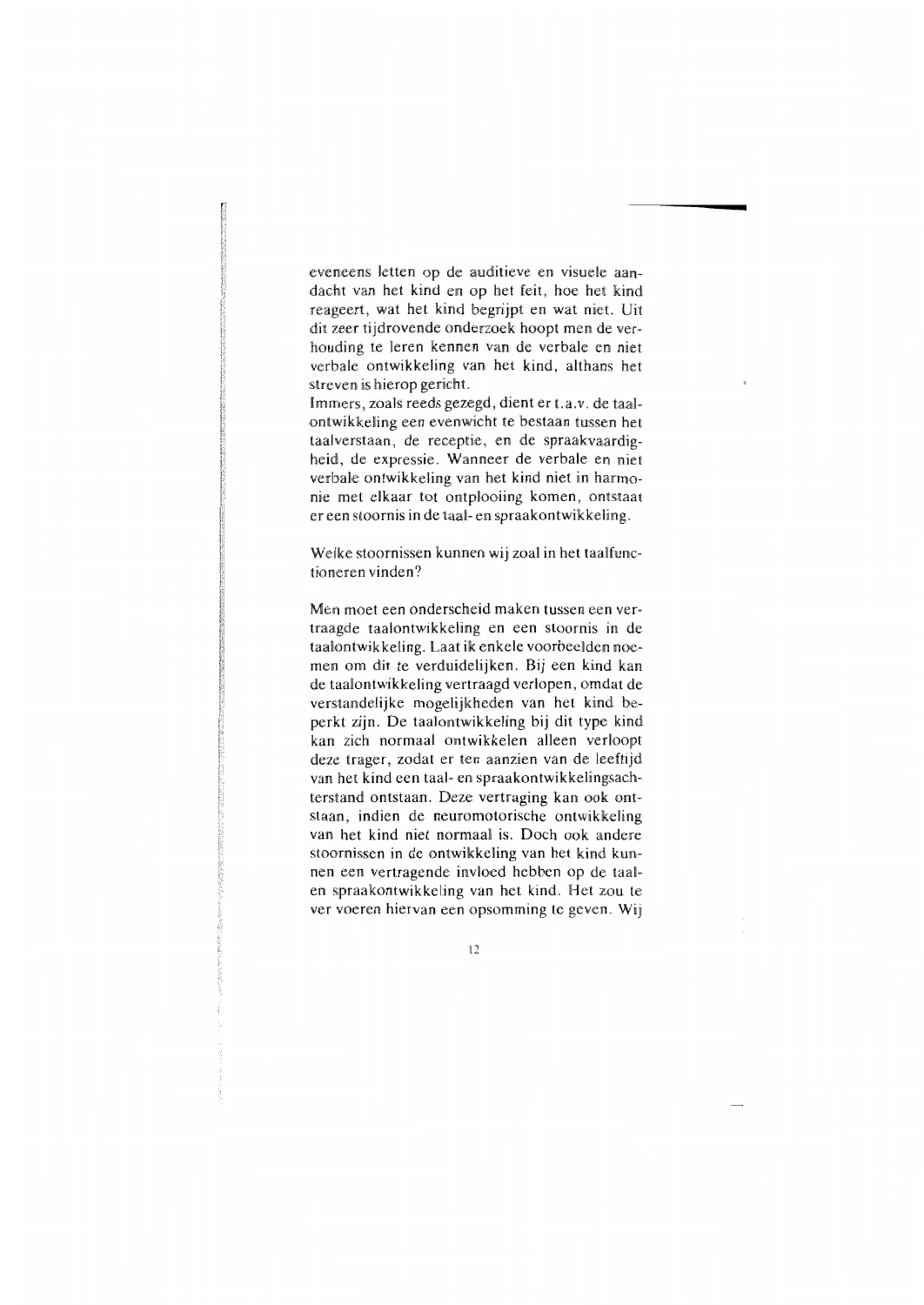spreken van een echte stoornis in de taalontwikkeling, indien sommige aspecten van de taalontwikkeling op een normale wijze tot stand komen, doch andere aspecten in deze een selectieve uitval vertonen. Wij treffen dan fouten en achterstanden aan op het gebied van de fonologie, de semantiek, de morfologie en syntaxis van de taal. Is er bijvoorbeeld een stoornis in de fonologie dan vervormt het kind de klinkers en medeklinkers. Maakt het kind fouten in de zinsconstructie dan zondigt hij tegen de syntaxis van de taal.

Uit hetgeen tot nu toe door mij naar voren gebracht is blijkt overduidelijk, dat een normale taal- en spraakontwikkeling de resultante is van een zeer complex gebeuren in de eerste levensjaren van het kind. Eveneens blijkt overduidelijk, dat er vele oorzaken kunnen zijn, waardoor de taal- en spraakontwikkeling kan derangeren. Is dit laatste het geval, dan komt het probleem aan de orde hoe deze moeilijkheid voor het kind en de ouders het beste kan worden opgelost. Hiervoor bestaan helaas op dit moment nog veel onzekerheden, omdat er bij de onderkenning en hulpverlening aan kinderen met spraaktaalstoornissen nog geen vanzelfsprekende en pasklare oplossingen voorhanden zijn.

Allereerst zal het u duidelijk zijn, dat een vroege opsporing van kinderen met taal- en spraakproblemen van groot belang is voor het kind en de ouders. Uit onderzoeken blijkt, dat er bij vijf procent van alle kinderen taal- en spraakstoornissen worden aangetroffen. Een vroege opsporing van deze kinderen is noodzakelijk om bij de eerste tekenen van het ontstaan van taal- en spraakproblemen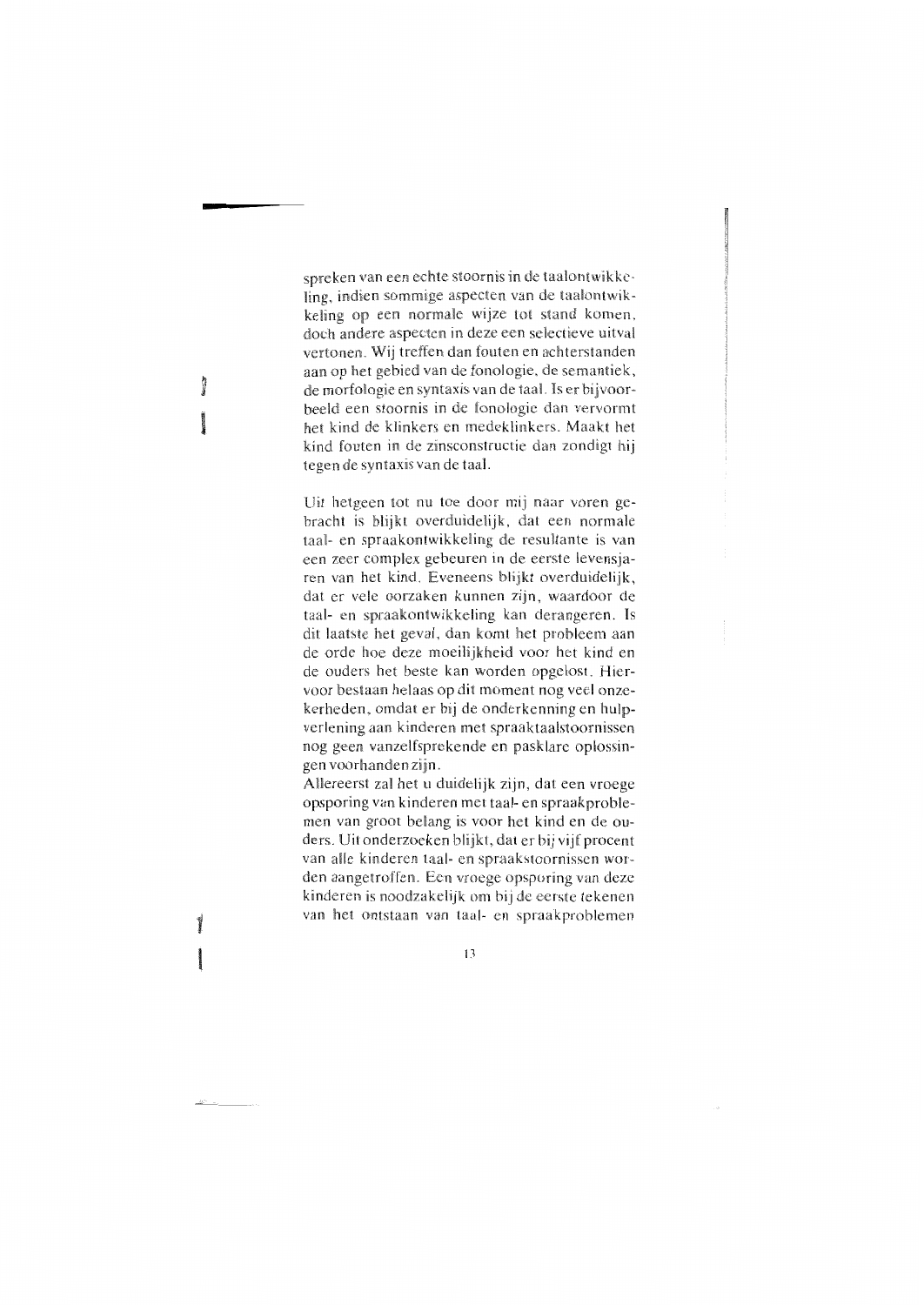in te kunnen grijpen en de oorzaak van dit ontstaan op te sporen om daardoor adequaat hulp te kunnen bieden. De moeilijkheid bij deze opsporing is, dat er op dit moment nog geen goede screeningsmethoden zijn om deze stoornis te onderkennen. Om een vroege opsporing van deze kinderen te bevorderen is het mijns inziens zeker van belang, dat de artsen, verbonden aan de consultatiebureaux voor jonge kinderen, duidelijke vragen moeten stellen aan de ouders over de taalen spraakontwikkeling van de kinderen, die zij onderzoeken. Zij dienen daarom op de hoogte te zijn van de normale taal- en spraakontwikkeling van het kind en de stoornissen, die op dit gebied kunnen ontstaan. Het is op dit moment een goede zaak, dat ten aanzien van het opsporen van kinderen met een slechthorendheid de Ewing-test vrijwel op alle consultatiebureaux wordt toegepast. Zo ook zou het goed zijn, dat er screeningsmethoden worden ontwikkeld, waarmee de taal- en spraakontwikkeling van een kind kan worden vastgesteld. Op dit moment zijn er wel testmethoden voorhanden, die daarvoor geschikt zijn, doch het kost nog teveel tijd om deze testen als routine bij ieder kind af te nemen. De vraag is echter of het niet alleszins de moeite waard zou zijn om bij een aantal consultatiebureaux een zo gericht mogelijk onderzoek te doen naar de taal- en spraakontwikkeling van de kinderen, die worden onderzocht, om screeningsmethoden tot ontwikkeling te brengen.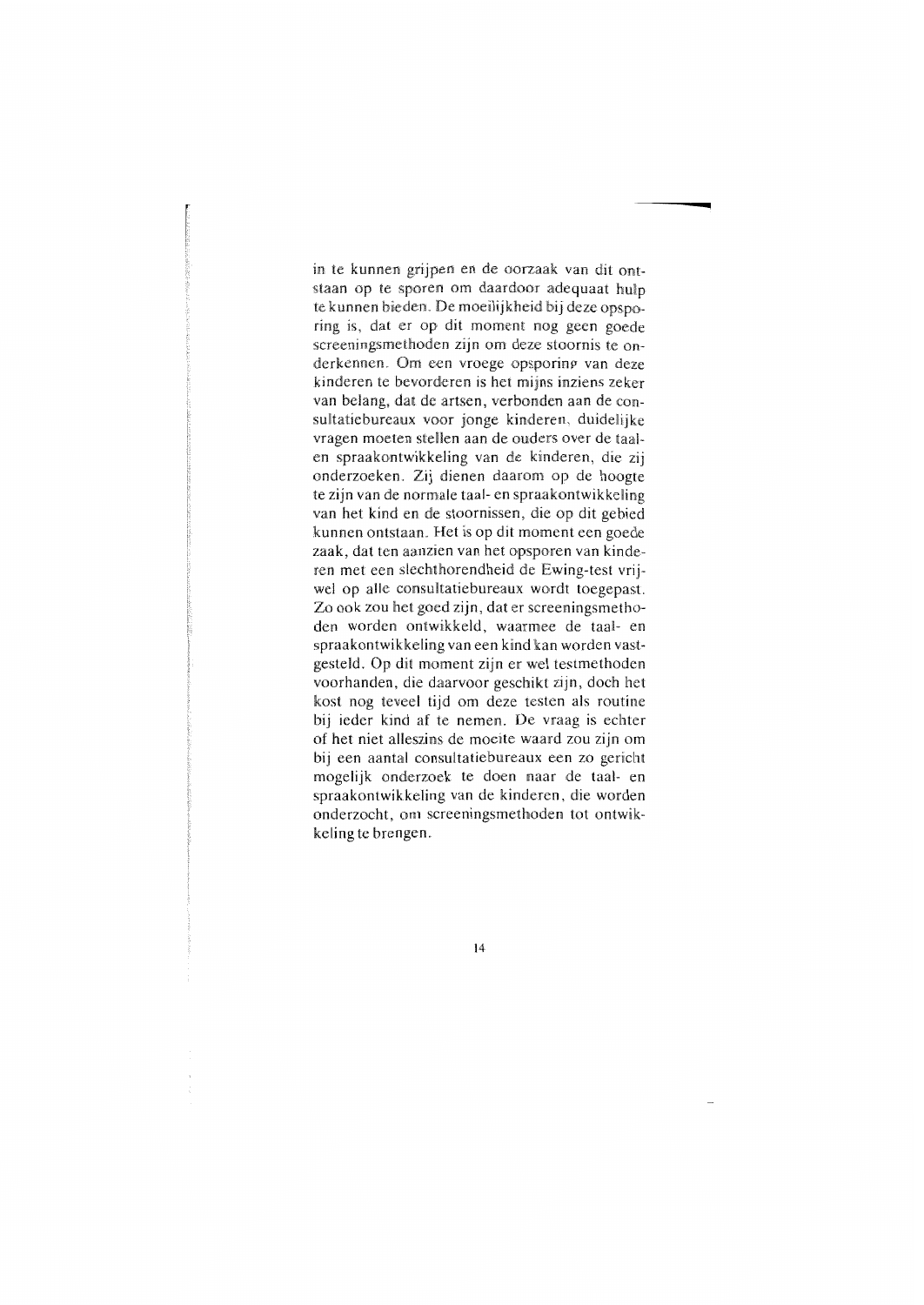Wordt bij een kind via een Ewing-test een slechthorendheid vermoed dan wordt dat kind nu naar de huisarts of naar een keel-neus- en oorarts verwezen of indien nodig naar een audiologisch centrum. Moeilijker is echter de vraag hoe te handelen, wanneer een kind spraakgestoord blijkt te zijn. Wie komen dan voor een nader onderzoek van deze kinderen in aanmerking? Op dit moment kunnen dat de huisarts, de kinderarts, de keelneus-en oorarts, de neuroloog, de psycholoog, de pedagoog en de logopedist zijn en daarnaast bestaan er nog diverse centra bij wie deze kinderen terecht kunnen komen, zoals de audiologischeen logopedische centra, medisch opvoedkundige bureaux etc. Gezien deze veelheid van mogelijkheden van verwijzing van deze kinderen voor nader onderzoek gebeurt het nog al te vaak, dat er een foutieve verwijzing plaatsvindt, waardoor er een vertraging ontstaat in de behandeling van het kind. Ik geloof, dat het daarom goed is een waarschuwend woord te laten horen betreffende de opvang van deze kinderen, daar het te vaak voorkomt, dat er een onvoldoende samenwerking bestaat tussen de diverse disciplines, die het lot van deze gehandicapte kinderen aantrekken.

Naar mijn mening beoordelen bijvoorbeeld de medici deze kinderen vaak te medisch of te somatisch zo men wil, en de niet medici doen dit, overigens met alle goede bedoelingen van dien, vaak te pedagogisch. Benadrukken wil ik daarom, dat het het kind is, dat in het middelpunt van de belangstelling dient te staan en niet het beroep, waarmee het kind in aanraking is gekomen. Laat ik een voorbeeld noemen. Het komt nog te vaak voor, dat een spraakgestoord kind te lang behan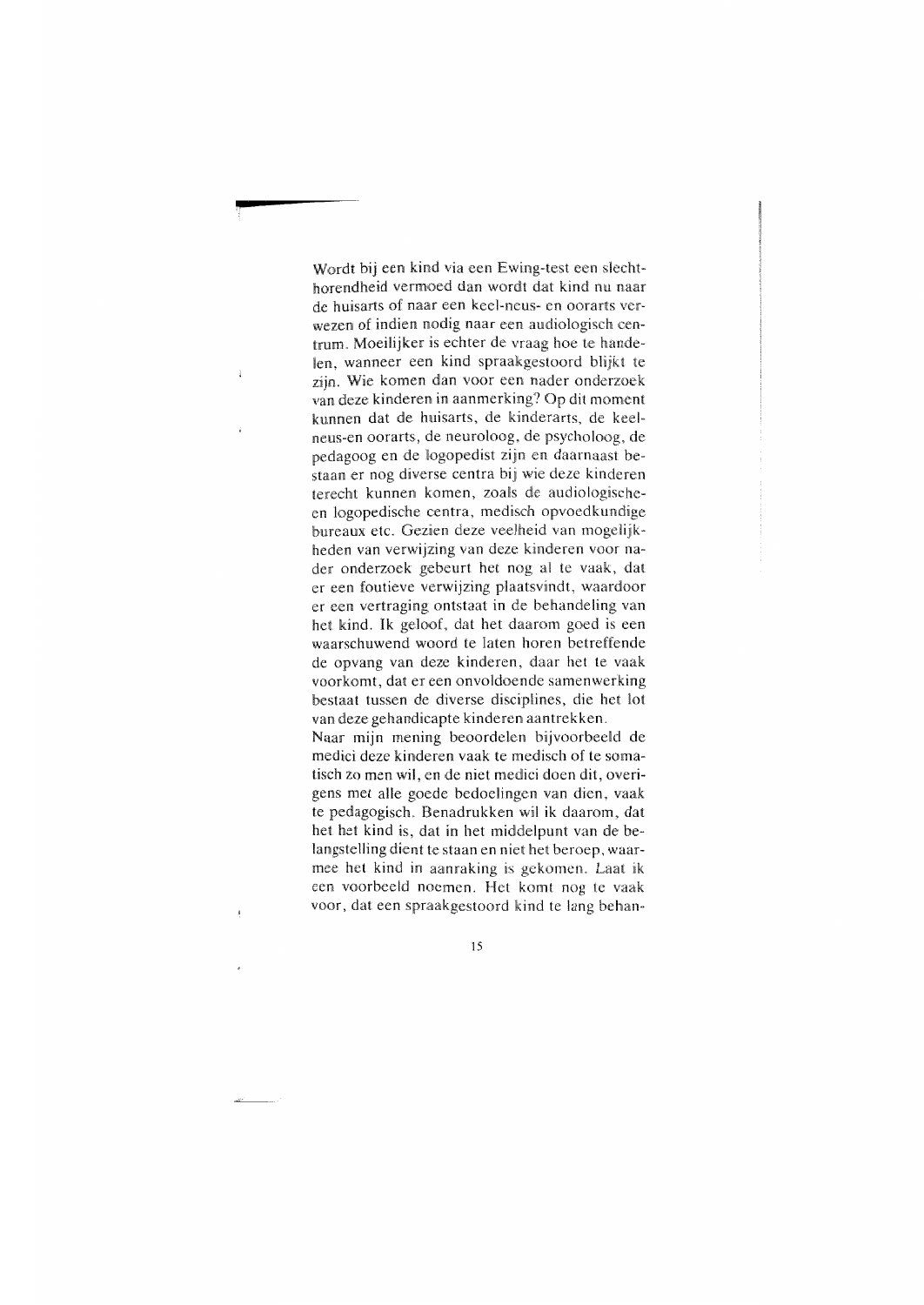deld wordt door een logopedist, terwijl het kind licht slechthorend of motorisch gestoord is.  $Z_0$ ook gebeurt het te vaak dat een slechthorend kind te lang behandeld wordt door een keel-neus- en oorarts zonder te letten op de psychosociale ontwikkeling van het kind. Ik zou daarom willen pleiten voor een zeer intensieve en nauwkeurige samenwerking tussen de diverse disciplines, die deze spraakgestoorde kinderen onder hun hoede hebben. Zij moeten elkaar vaker en vooral sneller consulteren m.a.w. het belang van ieders kunnen beter leren inzien. Iedere maand delay in een adequate behandeling van het kind betekent voor het kind een vertraging in zijn ontwikkeling en een toename van de bezorgdheid, die de ouders om deze kinderen hebben

Om deze vertraging in de behandeling van deze kinderen te ondervangen zou ik willen pleiten voor het oprichten van "Speech - and Hearing centers" naar amerikaans model. De bestaande audiologische centra, die gewend zijn kinderen met gehoorstoornissen en dientengevolge ook vaak met spraakstoornissen te onderzoeken, dienen te worden gecombineerd met de bestaande logopedische centra of te worden uitgebreid met logopedische centra om sneller een therapeutisch advies aan deze probleem-kinderen te kunnen geven.

Aan deze gecombineerde audiologische- en logopedische centra dienen de genoemde disciplines verbonden te zijn om ieder hun eigen bijdrage aan de behandeling van het kind te leveren. De medewerkers van deze centra moeten vanzelfsprekend optimaal samenwerken met de huisartsen van deze kinderen. Ook in organisatorisch opzicht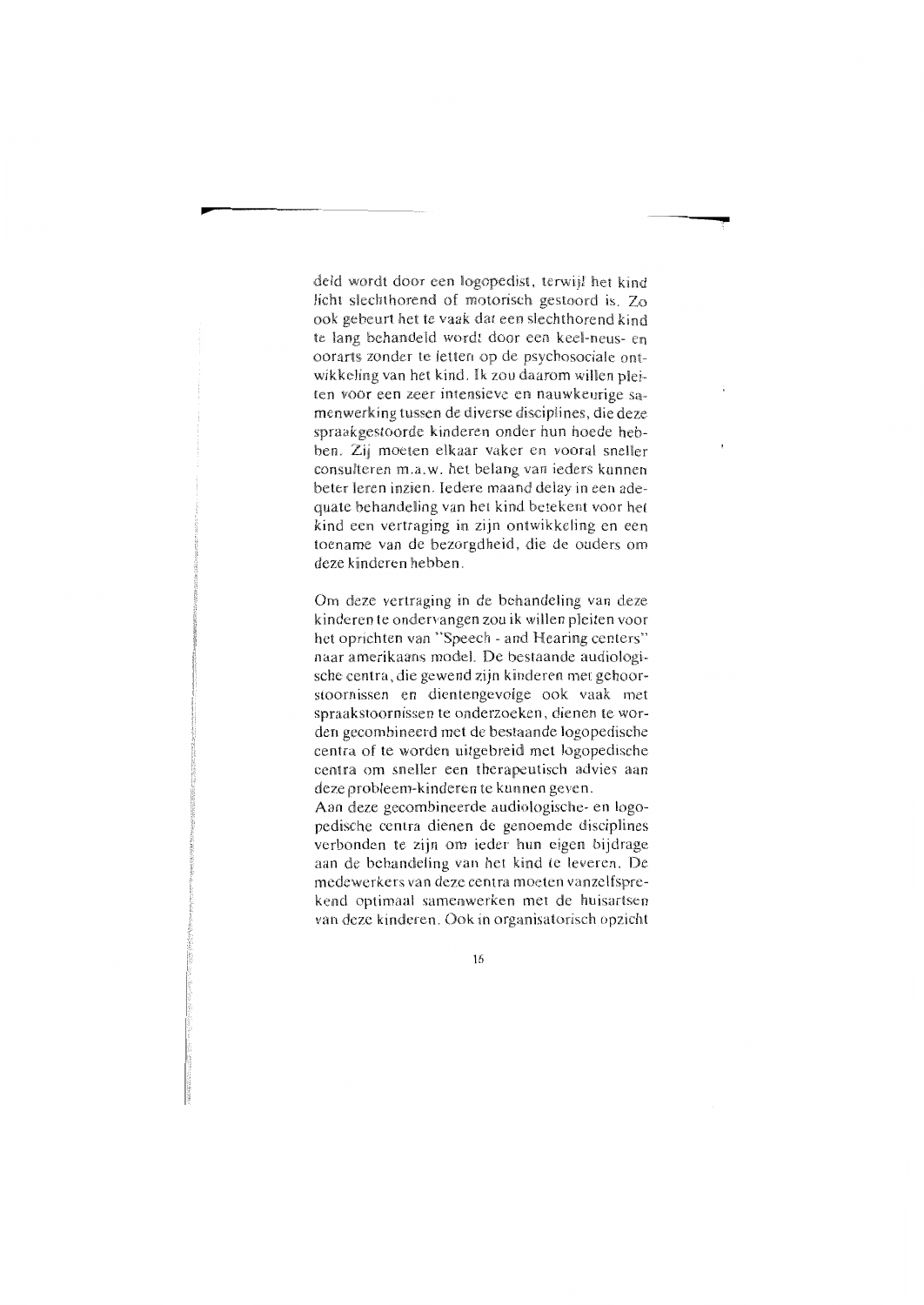zal dit een voordeel zijn, daar dan efficiënt geprofiteerd kan worden van elkaars know-how en een delay in de diagnostiek en de behandeling van het kind kan op deze wijze tot een minimum beperkt worden.

Aan het einde gekomen van deze eerste inaugurale rede aan deze universiteit zij het mij vergund gebruik te maken van de goede gewoonte enkele dankwoorden uit te spreken.

Mijne Dames en Heren leden van het Universiteitsbestuur en van de Universiteitsraad van de Rijksuniversiteit" Limburg".

U zult begrijpen, dat ik U dankbaar ben, dat U meegewerkt hebt aan mijn benoeming tot hoogleraar in de keel-neus-oorheelkunde door Hare Maiesteit de Koningin. Ik zeg U toe mij volledig in te zetten voor de vervulling van mijn taak aan deze jonge universiteit.

Dames en Heren leden van de faculteit der Geneeskunde van de Rijksuniversiteit "Limburg",

Veel dank ben ik U verschuldigd voor de goede samenwerking en het vertrouwen, dat ik van U in het afgelopen jaar mocht ontvangen. Uw hartelijk welkom in deze faculteit heb ik zeer op prijs gesteld. Ik heb daarom het vertrouwen gekregen, dat de onderlinge contacten in de toekomst alleen maar op een goede manier kunnen worden verstevigd.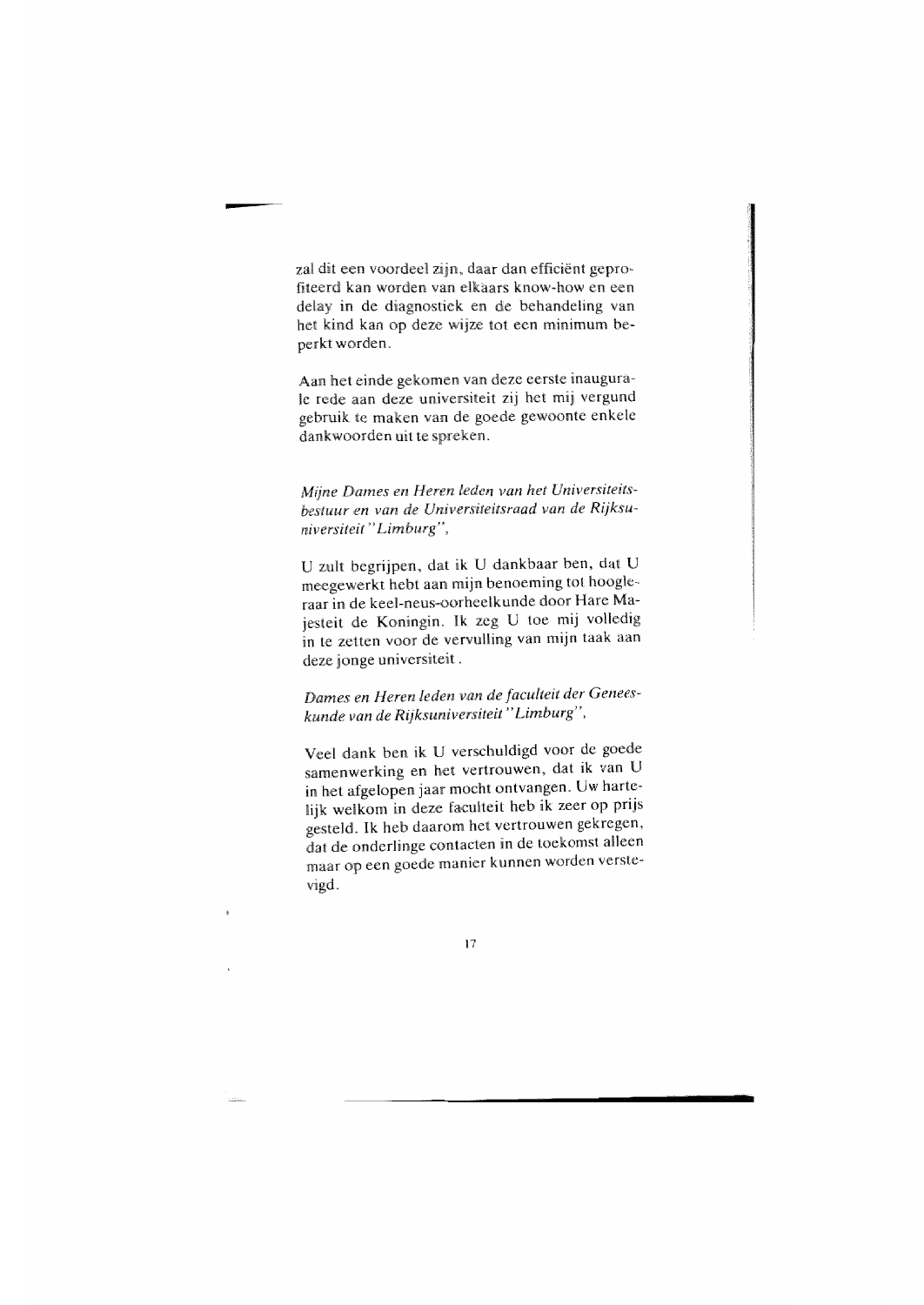Dames en Heren leden van het Bestuur, van de Directie en Collegae van het ziekenhuis "St. Annadal" en van het ziekenhuis "Maastricht".

Het is niet nodig voor U verborgen te houden. dat het voor mij niet gemakkelijk was op 1 januari 1981 in Uw ziekenhuis aan het werk te gaan na zoveel jaren in volle tevredenheid elders gewerkt te hebben. Uw zuidelijke gastvrijheid doch vooral ook Uw medewerking tijdens de start in Uw ziekenhuis hebben mij hoopvol gestemd voor de toekomst. Ik dank U hiervoor zeer hartelijk. Mijnerzijds kunt U erop rekenen, dat ik mij volledig in zal zetten om samen met U en met mijn directe medewerkers de afdeling keel-neus-oorheelkunde uit te bouwen in Uw ziekenhuis en in het toekomstig academisch ziekenhuis.

Dames en Heren leden van het Bestuur van de Universiteit en van de Faculteit der Geneeskunde te Nijmegen. Dames en Heren leden van het Bestuur, van de Directie en van het Stafconvent van het "St. Radboudziekenhuis" te Nijmegen,

Gaarne wil ik U bijzonder hartelijk danken voor de vele bewijzen van prettige samenwerking, welke ik van U in de afgelopen jaren mocht ontvangen. Ik kan U verzekeren, dat ik aan de jaren. verbonden aan Uw universiteit en Uw ziekenhuis, de beste herinneringen heb overgehouden.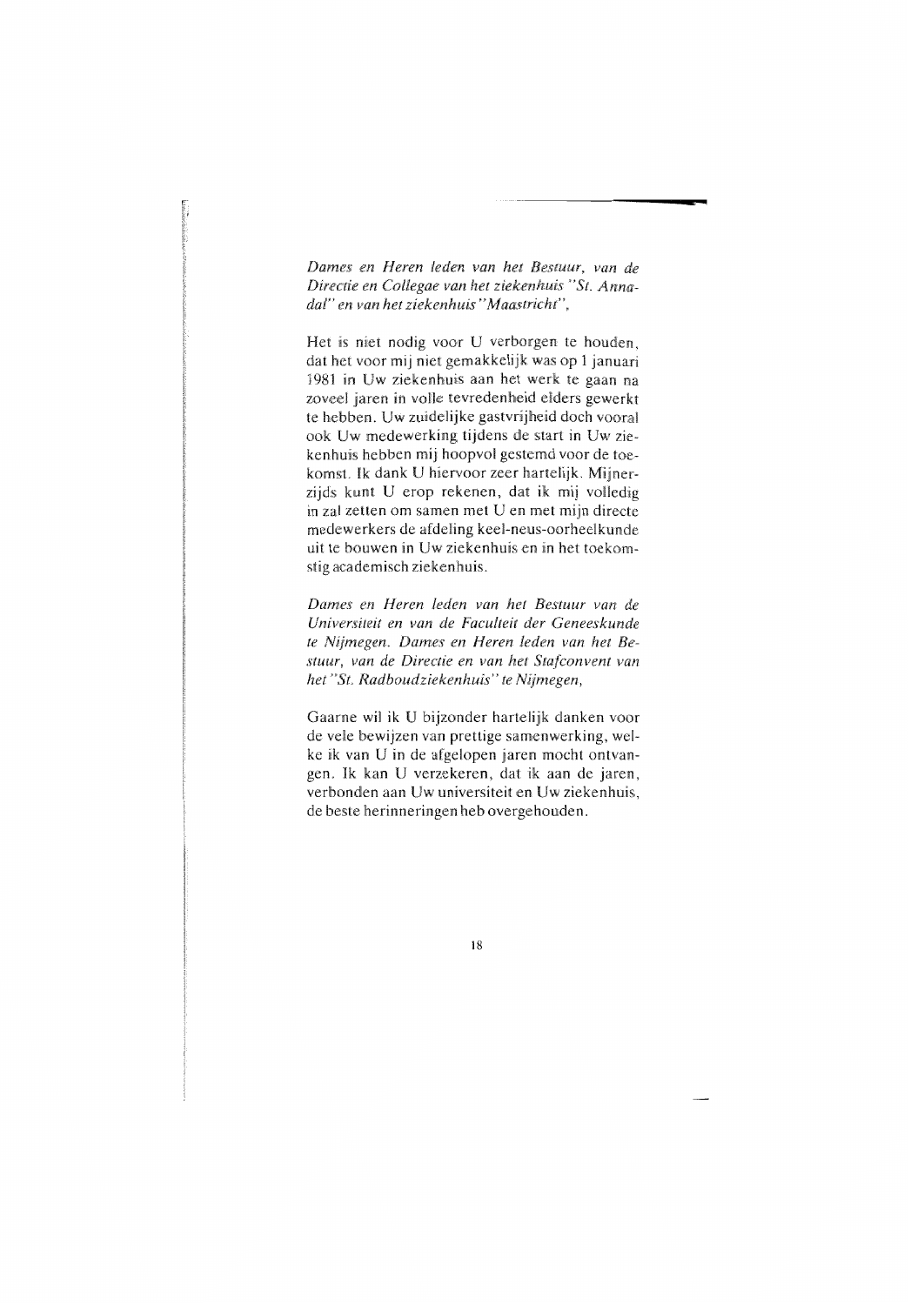Dames en Heren leden van het Bestuur, van de Directie, Collegae en medewerkers van het Ziekenhuis te Boxmeer.

Vele jaren ben ik ook als medewerker aan Uw ziekenhuis verbonden geweest en dit was steeds tot miin genoegen het geval.

Het afscheid van Uw ziekenhuis viel mij daarom zwaar. De prettige onderlinge samenwerking heb ik steeds zeer gewaardeerd.

Ik ben U dankbaar, dat ik de kans gekregen heb in Uw ziekenhuis te mogen werken.

### Hooggeachte Brinkman, Beste Wim.

U weet, dat ik er trots op ben in Uw kliniek tot keel-neus- en oorarts te zijn opgeleid. In de afgelopen jaren stelde U veel vertrouwen in mij en ik ben U daar zeer erkentelijk voor. De kunst, die U verstaat een harmonieuse samenwerking te creëren tussen Uw medewerkers is voor mij altijd een voorbeeld geweest. Ik ben U meer dan ik zeggen kan dankbaar voor alles wat U voor mij deed. Ik wens Uw opvolger Paul van den Broek succes toe in zijn nieuwe taak.

Dames en Heren medewerkers van de Staf en van de afdeling keel-neus- en oorheelkunde van het "St. Radboudziekenhuis" te Nijmegen.

Tijdens de jaren, die ik te midden van U mocht werken, heb ik veel vriendschap van U ontvangen. Hiervoor ben ik U zeer dankbaar. Gaarne spreek ik mijn waardering uit voor de nauwkeurigheid,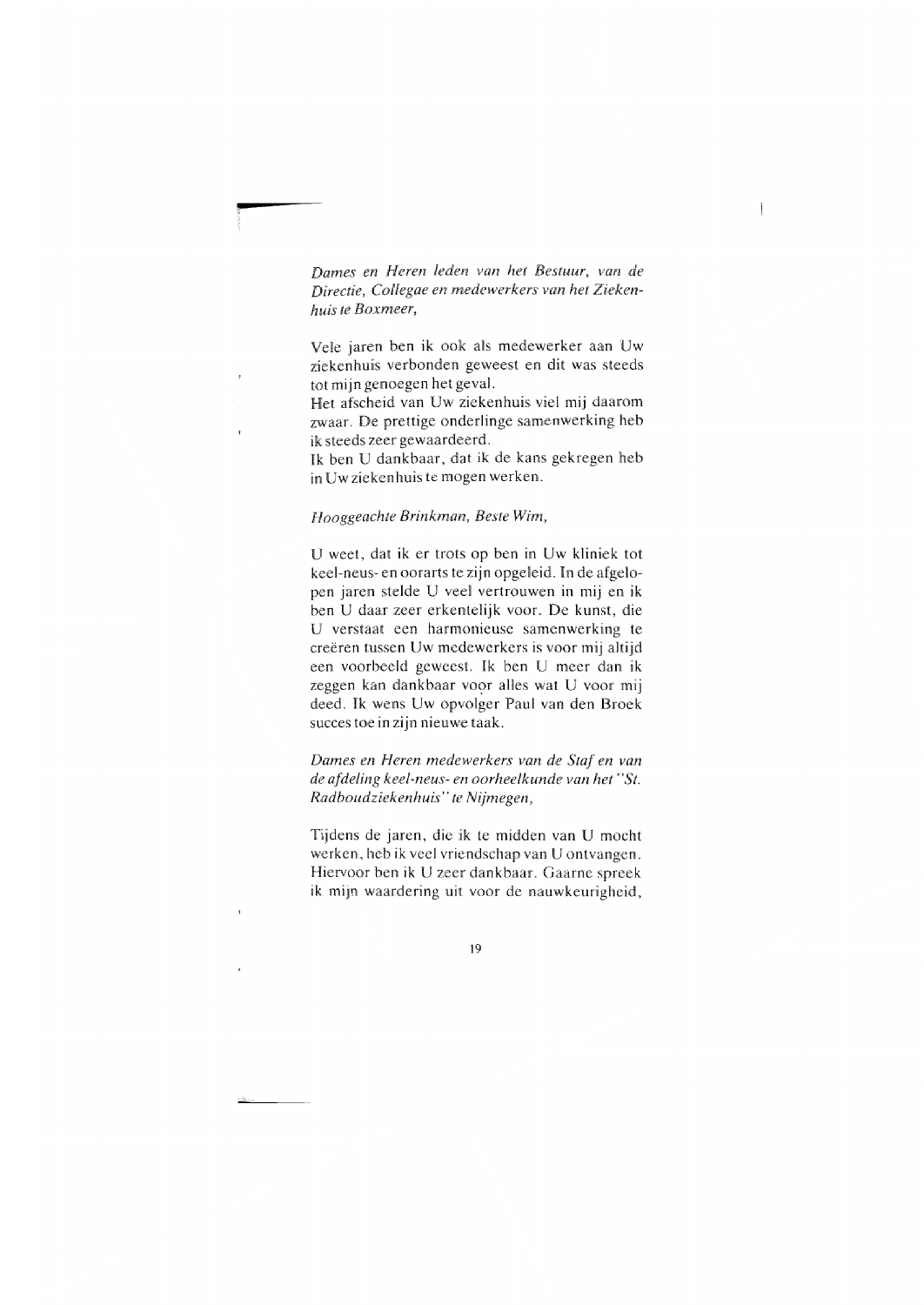de plichtsbetrachting en deskundigheid, waarmee U de keel-neus- en oorheelkunde beoefent. Deze eigenschappen zullen voor mij een voorbeeld blijven bij het uitoefenen van mijn taak te Maastricht.

Miine Heren leden van de Staf van de afdeling keel-neus- en oorheelkunde te Maastricht.

Gaarne laat ik U vanaf deze plaats weten, dat ik dankbaar ben voor de hartelijke en collegiale wijze, waarop U mij in Uw midden hebt opgenomen. Onze taak om samen in de toekomst een goed functionerende keel-neus-oorheelkundige afdeling op academisch niveau op te bouwen is niet gemakkelijk. Ik dacht, dat wij het afgelopen jaar samen een goede start hebben gemaakt en ik zie dan ook de toekomst met optimisme tegemoet.

Dames en Heren medewerkers en verpleegkundigen van de afdeling keel-neus- en oorheelkunde van het ziekenhuis "Maastricht".

Uw werk, Uw ijver en vooral ook Uw toewijding en zorg voor de zieke medemens zijn van onschatbare waarde. Het afgelopen jaar is mij gebleken, dat U zich hiervoor inzet. Dit is gezien de grote vooruitgang in ons specialisme voorwaar geen lichte taak. Mijnerzijds zeg ik U mijn steun in deze volledig toe.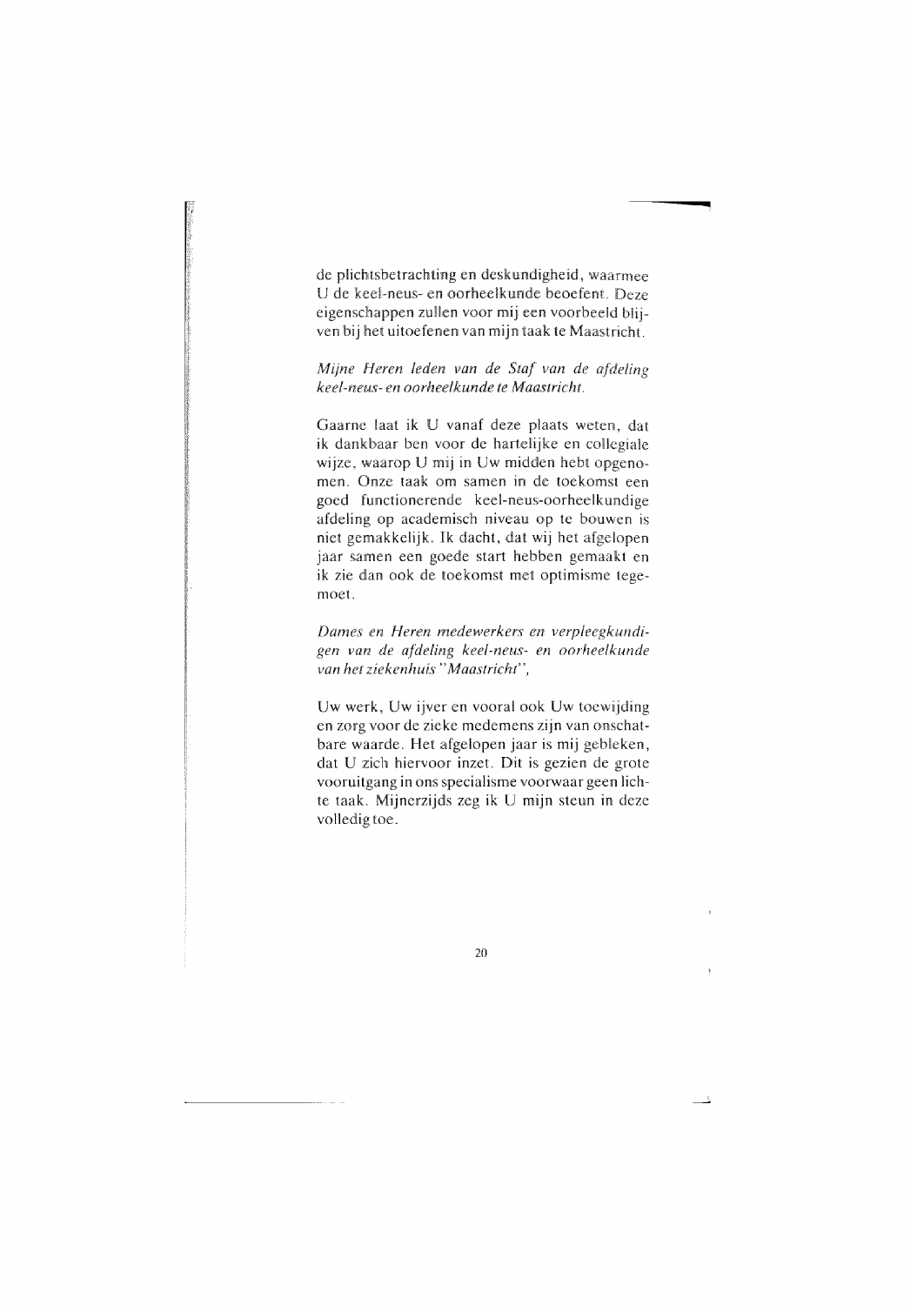Dames en Heren medewerkers van het logopedischen audiologisch centrum te Hoensbroek,

Uw spontaan aanvaarden om een goede samenwerking op te bouwen tussen Uw centra en de afdeling keel-neus- en oorheelkunde van het ziekenhuis te Maastricht stemt mij jegens U dankbaar. Ik ben Uw directie eveneens zeer erkentelijk deze medewerking te stimuleren. De goede samenwerking tussen Uw centra heeft mij gestimuleerd het kind, dat door U wordt behandeld, hedenmiddag in het middelpunt van de belangstelling te plaatsen.

Daaruit begrijpt U tevens, dat het voor mij veel betekent mij tot Uw medewerkers te mogen rekenen.

Dames en Heren Collegae keel-neus- en oorartsen uit de omliggende ziekenhuizen en huisartsen uit de regio Maastricht.

De goede contacten, die het laatste jaar tussen ons zijn ontstaan, stel ik zeer op prijs. Ik dank U voor het vertrouwen, dat U daardoor in onze afdeling toont. Vanzelfsprekend hoop ik van harte, dat dit vertrouwen in de toekomst zal toenemen. Van mijn kant zal ik mij hiervoor volledig inzetten.

#### Dames en Heren Studenten.

In Uw toekomstige huisartsen-praktijk heeft een groot percentage van Uw patienten klachten op het gebied van de keel-neus- en oorheelkunde.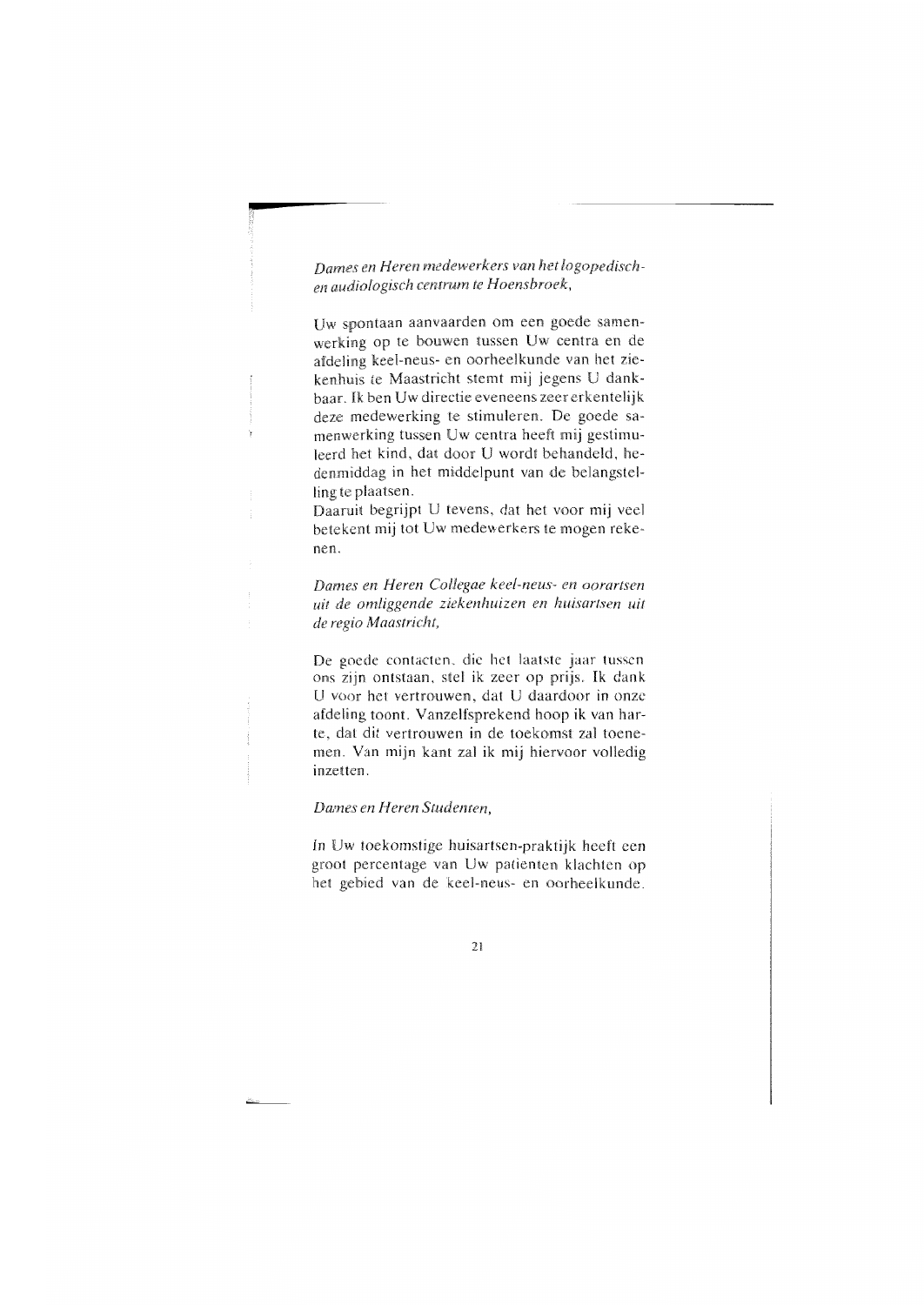Mij bewust zijnde van het belang hiervan zeg ik U toe, dat ik me zeer zal inspannen U onderwijs te geven in de keel-neus- en oorheelkunde. Het onderwijs volgens het Maastrichtse model houdt miins inziens het gevaar in zich, dat U te weinig in contact komt met de docenten van de diverse capaciteitsgroepen. Ik zou U daarom willen stimuleren deze contacten zoveel mogelijk te zoeken. Van mijn kant stel ik deze contacten met U zeer op prijs, daar ik U alleen daardoor helpen kan een voor U practische keuze te maken uit de veelheid van de aan U aangeboden kennis en literatuur.

Tenslotte, en U zult dit begrijpen, wil ik mijn vreugde en vooral ook mijn dankbaarheid naar voren brengen voor het feit, dat ik deze rede heb mogen uitspreken in de aanwezigheid van mijn moeder, mijn vrouw en kinderen, die allen op hun eigen wijze een grote steun voor mij zijn.